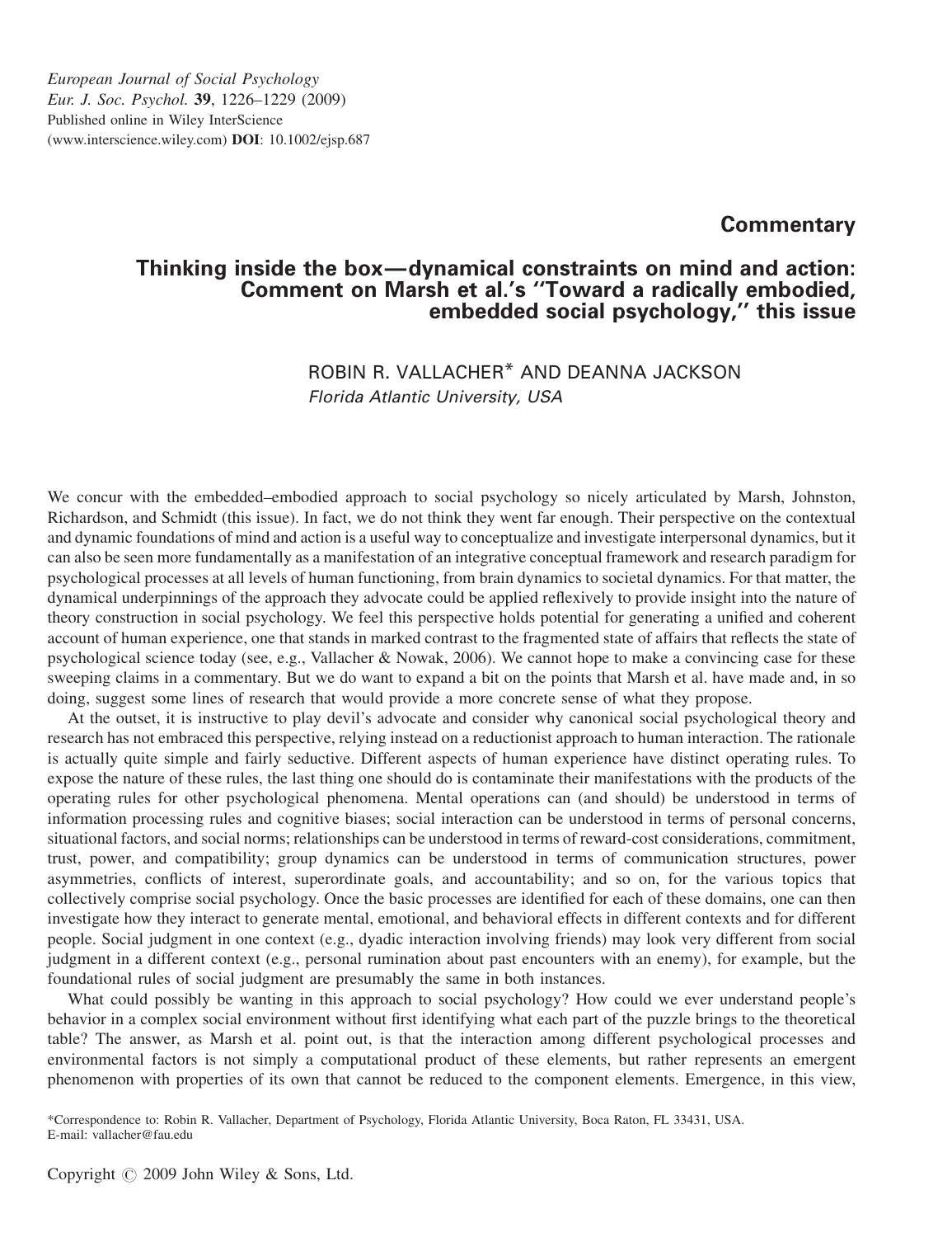represents the essence of complex social phenomena, not a combinatorial outcome of more basic processes that function autonomously. Emergence is a key feature of dynamical systems theory and complexity science (cf. Holland, 1995; Strogatz, 2003). The metaphors and principles of dynamical systems have been embraced by virtually all areas of science in recent years, with disciplines as disparate as chemistry and economics framing their respective subject matter in common terms. The dynamical perspective has also made its presence felt in social psychology (cf. Vallacher & Nowak, 2007), thanks in part to the theoretical and empirical contributions of Marsh et al. (e.g., Richardson, Marsh, & Schmidt, 2005; Schmidt & Richardson, 2008).

The emergence of higher-order patterns in mind and action is not dictated by outside agents, nor is it orchestrated by actors' internal mental representations. But this does not mean that the emergence process is unconstrained or that the emergent higher-order patterns are unpredictable. As Marsh et al. suggest, an emergent phenomenon in a social context represents the *self-organization* of the relevant elements comprising the social context. In generic terms, self-organization means that the inter-connected elements in a system influence each other over time to achieve a coordinative structure that functions effectively in a given context. Features of the social niche in which an individual is embedded clearly qualify as elements to be configured via self-organization in the emergence of action meaning and direction. The emergent higherorder structure can be manifest in different ways: As a global judgment that provides coherence for an individual's thoughts and feelings that arise in a given context; as a shared reality among interacting individuals engaged in joint action; or simply as the synchronized motoric behavior of interacting individuals. Once coordination among the relevant elements is achieved, the emergent pattern constrains the subsequent interaction among the elements and thus promotes stability in the system. The notions of embedding and embodiment advanced by Marsh et al. capture this interplay between the temporal evolution of social patterns and the constraints provided by the emergent patterns on subsequent behavior. Neither individual minds nor outside agents are in charge; rather, the social pattern controls itself by means of dynamic processes.

But why stop there? Dynamical systems are recursive: The lower-level elements comprising a system at one level are dynamical systems in their own right, composed of even lower-level elements. The various levels of functioning are hierarchically arranged, each embedded within a higher-level system and embodied by a lower-level system. This arrangement produces a cascade of bi-directional influences passing through all the levels of the hierarchy. This micro– macro linkage is easy to appreciate in human behavior (Vallacher & Nowak, 2007). Properties at the social system level (e.g., norms, values) emerge through the self-organization of interacting individuals with specific thoughts and feelings (cf. Nowak, Szamrej, & Latané, 1990). Each individual's thoughts and feelings, in turn, emerge from lower-level cognitive and perceptual systems, which are emergent from brain dynamics, and so on, down to the level of subatomic particles. In principle, the recognition of systems nested in systems is necessary for fully embedding and embodying mind and action. In practice, there are diminishing returns in expanding the level of analysis to include systems at the macro end (e.g., culture) or the micro end (e.g., neural dynamics) when attempting to capture mental and behavioral processes of interest to social psychologists. Where one draws the line, however, is an unsettled matter and warrants further consideration, particularly on the part of those who are wedded to the embedded–embodied approach.

Framing social psychological processes in terms of fundamental dynamics observed in complex systems is clearly an important step in promoting theoretical coherence and integrating the diverse phenomena that define the field. But if this perspective is to achieve status as a major paradigm for social psychology, it must do more than argue the point, however convincingly that is done. Paradigms live or die by their heuristic value as much as by their integrative potential. Very little in the way of new research agendas, let alone falsifiable hypotheses, were offered by Marsh et al. To be fair, the point of their paper was to show the merits of the embedded–embodied perspective, not to list unresolved issues and describe the means by which they could be resolved. Because such issues and means will ultimately determine whether social psychology rethinks its approach to investigating interpersonal experience, we can offer some suggestions regarding possible research agendas that complement the empirical efforts already undertaken by Marsh et al. and others. These agendas are intended not only to verify the account offered by Marsh et al., but also to refine it in ways that might allow for greater specificity.

To begin with, emergence via self-organization is a general phenomenon that can be manifest in different ways. What specific form does it take in various social contexts? Coordination of individuals' movements and actions is critical to social interaction and relationships, for example, but what forms of coordination are likely to be observed in different types of interactions, relationships, and settings? Mimicry, arguably the simplest form of coordination, has received considerable attention, as noted by Marsh et al. It occurs spontaneously under the least intense forms of social contact,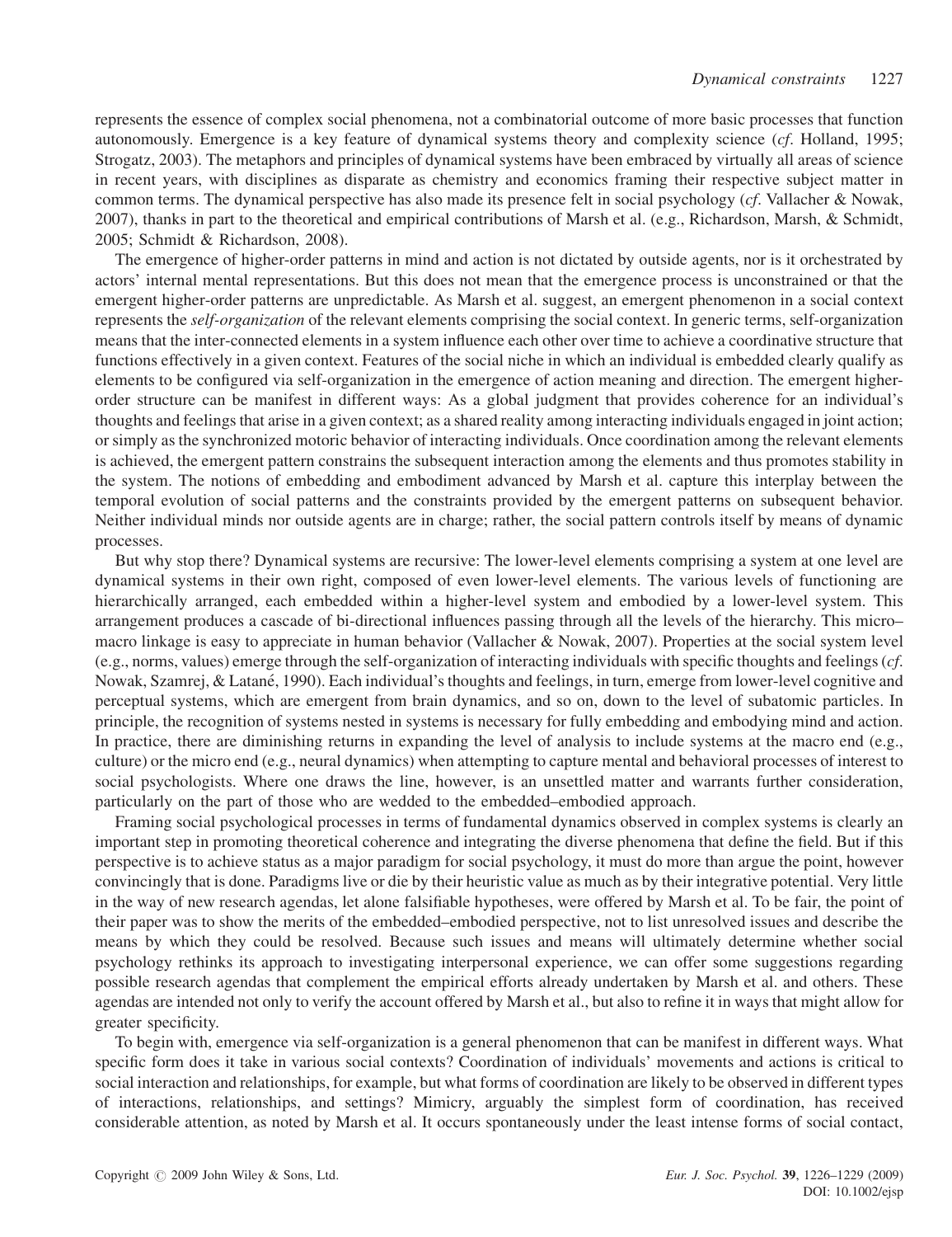even among total strangers (e.g., Chartrand & Bargh, 1999; Richardson et al., 2005). Does mimicry capture the dynamics of coordination in more intense and meaningful contexts, or do more complex forms of coordination become manifest? Perhaps there is correspondence between the intimacy of social contacts and the complexity of coordination dynamics or the time scale on which coordination occurs. Is coordination symmetrical in dyadic interaction, or do such factors as power asymmetry and role relationship promote asymmetry, with one person's behavior lagging the other's rather than vice versa?

Beyond that, one can question whether coordination is inevitable, or even easy to achieve, in certain social encounters. If coordination problems are observed, does this reflect the inherent difficulty in achieving and maintaining coordination in some settings or with respect to certain actions? Or does poor coordination reflect incompatibility in the internal states (i.e., intrinsic dynamics) of each person (cf. Nowak & Vallacher, 2005)? More generally, can the valence and quality of social relations be linked to the ease versus difficulty of achieving or maintaining a coordinated pattern of behavior in a relationship? Perhaps conflict in a relationship, for example, reflects the partners' inability to coordinate their actions and internal states, apart from any incompatibility in their respective attitudes and desires.

If coordination is linked to the valence of interpersonal relationships, this may have important implications for social behavior in some conditions. Perhaps people attempt to prevent coordination from occurring when interacting with someone who is disliked, stigmatized, or a member of an outgroup. Or if temporal synchronization of behavior or affect is observed with such a person, perhaps people will attempt to break the coordination, even if this means overriding their spontaneous propensity for action and emotion in that context.

Another issue that warrants investigation concerns the conditions that promote conscious monitoring of one another's behavior in an attempt to establish or maintain coordination. If coordination develops spontaneously in social interaction, do explicit attempts to achieve coordination have the ironic effect of promoting coordination failure? A more intriguing possibility, based on a model of social coordination developed by Nowak, Vallacher, and Zochowski (2002), is that a person's explicit attempt to mimic or otherwise coordinate with another person's behavior could be quite successful in the short run but prove counter-productive in the long run. Strong coupling attempts ensure that behavior matching will occur, but the resultant coordination does not necessarily filter down to lower-level systems of the individuals. Hence, when the strong coupling is broken (e.g., the partners are separated or cannot monitor one another's actions), their patterns of behavior may drift apart, shaped by internal mechanisms that were never synchronized. In the Nowak et al. model, then, relationship synchrony (and presumably relationship satisfaction) is maximized by loose rather than strong coupling of behavior in social interaction. This finding is consistent with the observation by Marsh et al. that social interaction is typically characterized by loose coupling, but it also suggests that coupling strength is a variable in social interaction with consequences for relationship quality, stability, and resilience.

Yet other empirical questions can be generated from the embedded–embodied perspective, particularly when this perspective is couched in terms of basic dynamical concepts and principles such as self-organization, emergence, and attractor dynamics. Marsh et al. have made a well-reasoned case for the intrinsic value and integrative potential of this perspective and they have linked it to important developments in social psychology and in science generally. But to seal the deal, Marsh et al.—and the rest of us, for that matter—have to become embedded in actual research that is embodied with real bodies and real minds in real time.

#### ACKNOWLEDGEMENTS

Preparation of this paper was supported in part by a grant (220020112) from the J. S. McDonnell Foundation.

#### **REFERENCES**

Chartrand, T. L., & Bargh, J. A. (1999). The chameleon effect: The perception-behavior link and social interaction. Journal of Personality and Social Psychology, 76, 893–910.

Holland, J. H. (1995). *Emergence: From chaos to order*. Reading, MA: Addison-Wesley.